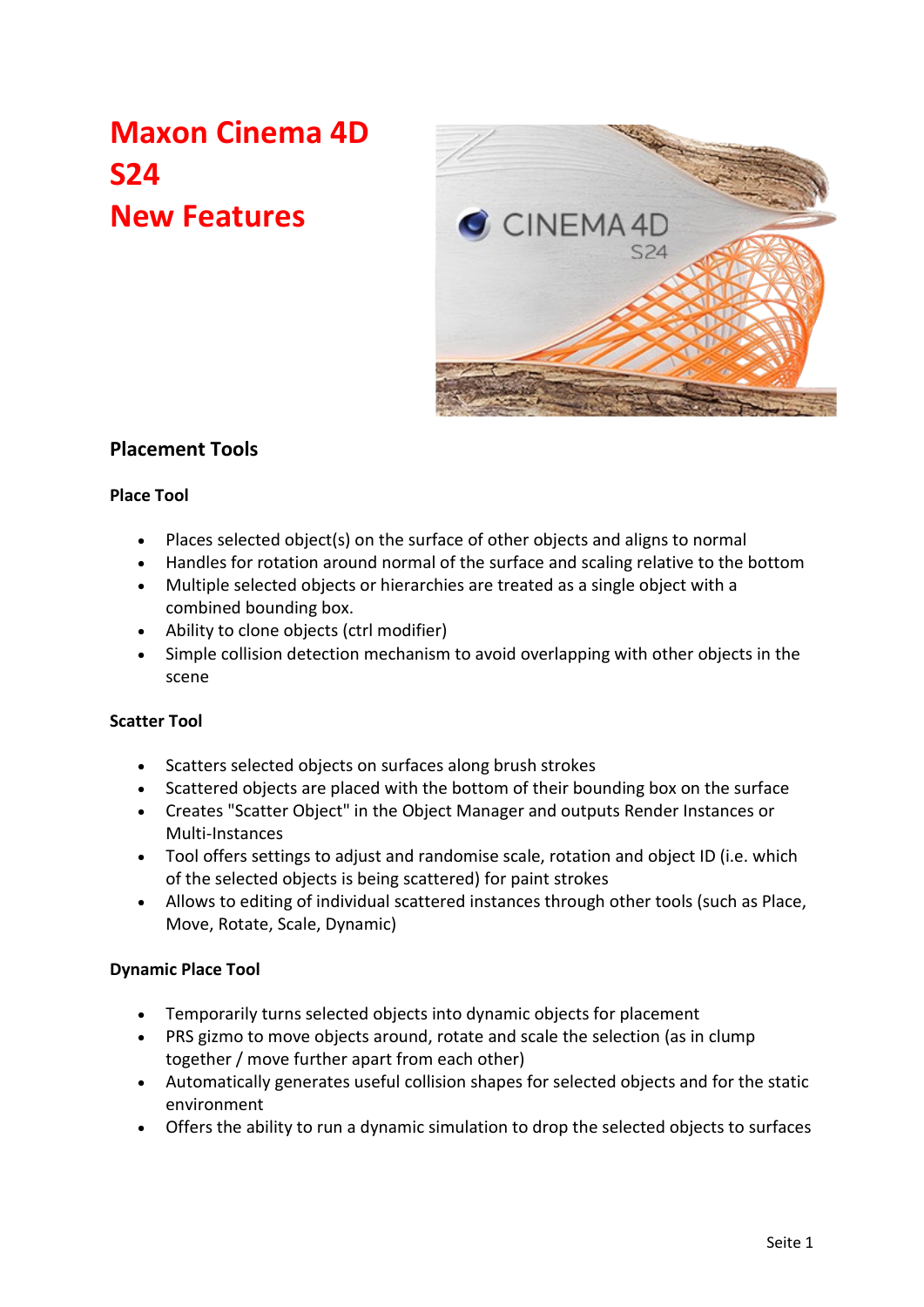# **Asset Manager**

## **Databases**

- Supports online databases to allow for individual and on-demand asset delivery.
- The user can create their own databases or use databases provided by default.
- Supports Objects, Materials, Scenes and Node-Based Assets.
- It is possible to hide assets from a specific database without disabling or unmounting this database.

### **Download**

- Assets are now available individually on-demand.
- Online updater has been deprecated. Presets library will be downloaded from the website. Notification of application updates and available language packs will now be seen in the Quick Start panel.

## **Search and Filtering**

- The assets in the browser can be searched and found with a text based search system.
- Special search operators (also text based) can be used to find items based on specific attributes like size, creation data, dependencies, etc.
- Search strings including the operators can be saved as a Smart Search. The Smart search will appear in the Categories list and will perform the search as defined every time the user clicks on it.
- The option Category Search Mode displays the search results not as a plain list, but separates the results in categories.
- Specific filter options are located at the top of the browser as tabs and allow the user to quickly display only the assets which are Objects, Materials, Media, Nodes, Scene Manager Operators or Scenes.
- There is an option to switch filter options automatically based on the context (Object Manager, Material Manager, etc.)
- Some context menus offer the command Reveal in Browser, this allows the user to find the location of the specific assets in the browser hierarchy.

### **Keywords**

- The user can create and assign keywords (tags in some applications) to the assets.
- The keywords will help the user to find specific assets.
- The Keywords can also be added to the Category list, so the user can list all assets, which have this specific keyword applied.

### **Favorites**

- The user can mark specific assets as favorites.
- There is a predefined Favorites smart search in the Quick Access area.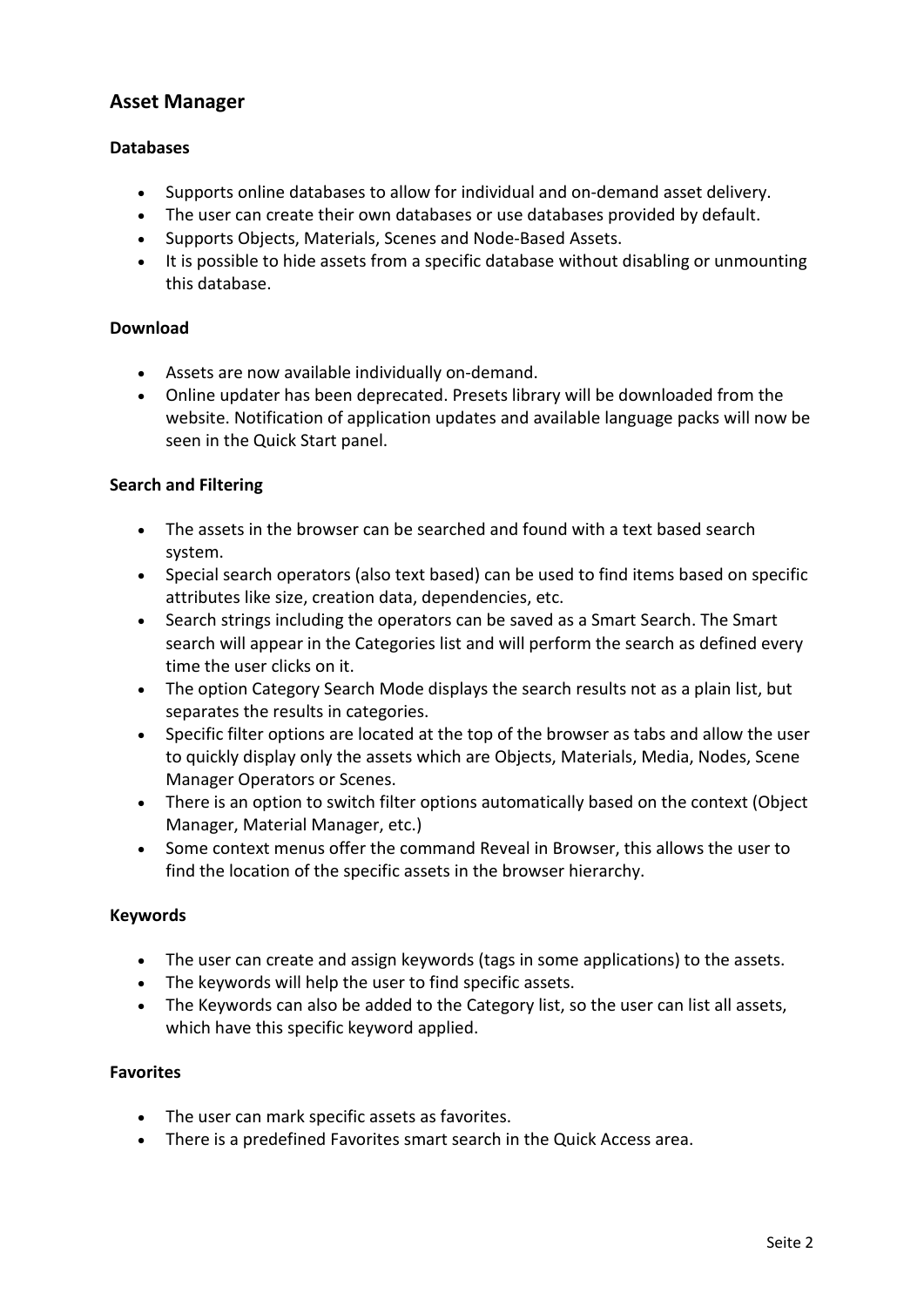## **Details Area**

- If an asset, category or any other item in the browser is selected, its details can be listed in the Details area. Multi-selection is supported here.
- In the Preview tab of this area the user can see and change the preview of the specific asset.
- In the Info tab of this area the user can see and in some cases even edit some of the specific information like name, type, size, resolution, polygon count, proxy, etc. This information is different for different asset types.
- The Dependencies tab lists other the assets which are used in the selected asset e.g. textures if a material is selected. This also lists dependents - e.g. in which materials this texture is used, and also lists dependencies on 3rd party plugins and node spaces.
- The Keywords tab allows the user to manage the keywords, which are assigned to the selected asset.
- The Versions tab lists all available versions of the specific asset. There the user can also manage them and create new versions.

## **Asset Creation**

- Specific commands to add objects, materials, scenes and files to the browser.
- Option to convert Content Browser libraries to the Asset Browser database format.
- The node editor offers commands to add nodes to the browser.

### **Scene Interactions**

- Drag-and-drop from the Asset Browser to the various C4D managers will automatically download and add to scene.
- The Place tool can be used to place the object in specific places of the viewport.

# **Animation**

### **Tween Tool**

- Create tween frames between previous and next key
- Interpolate Linear or Along Curve
- Adjust timing / Ripple Keyframes

### **Character Definition / Solver**

- Position and Scale Transfer (in addition to Rotation)
- User Data Transfer
- Allows rigs/controllers to be retargeted
- Per-component strength sliders allow mixing between source and target
- Multiple Character Definition Managers can now be opened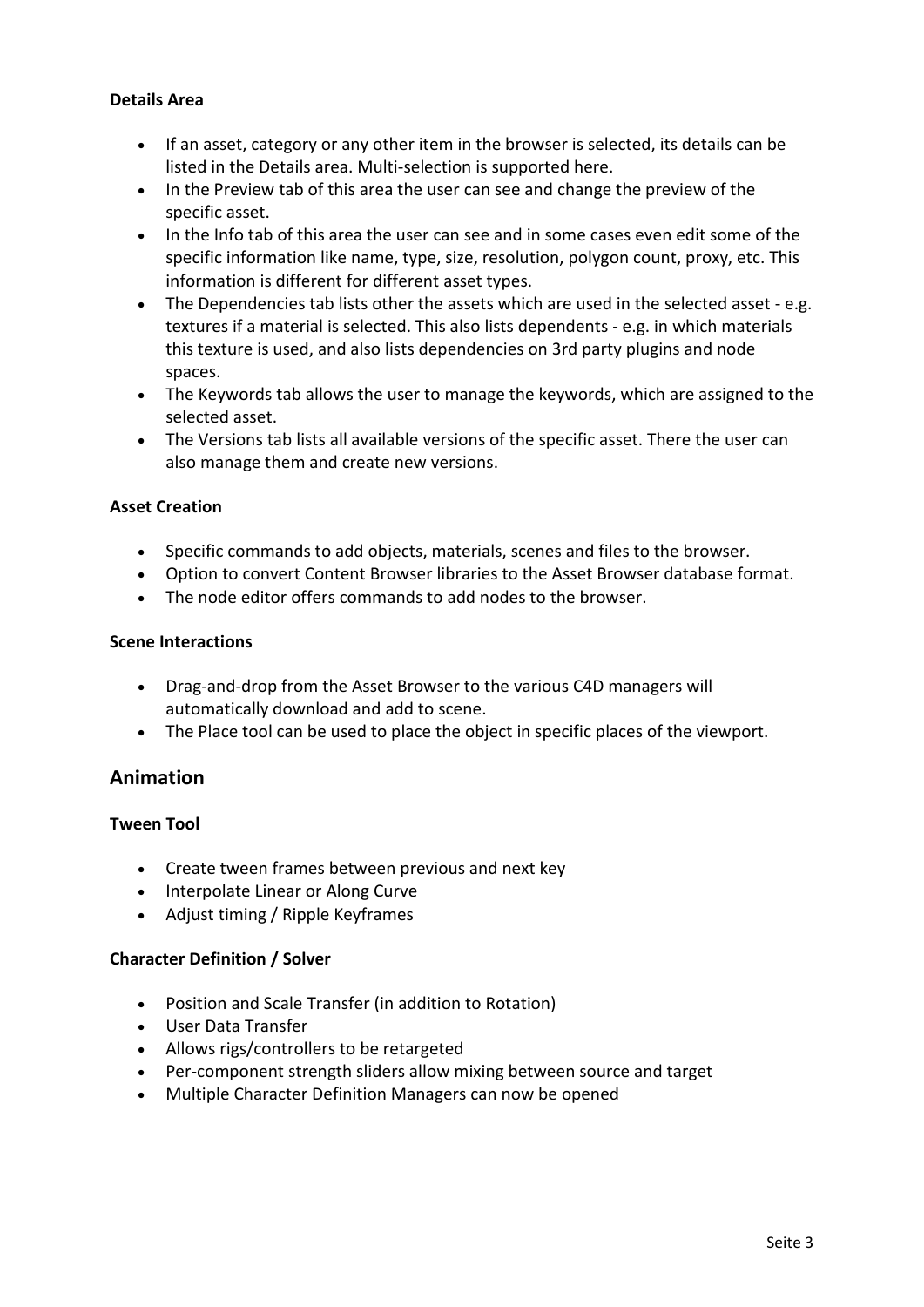## **Pose Library**

- Thumbnail View now includes dropdowns to select Pose Database and Library
- Libraries, Groups and Poses can now be moved and duplicated within the Manager view
- Compose poses by Drag-and-Drop from the Object Manager
- Apply individual pose parameters by Drag-and-Drop from Pose Manager to viewport or Object Manager
- Tag Parameters can now be stored and applied via the Pose Library

### **Curve Evaluation and Tangents**

- Improved weighted tangents via Bezier rather than Hermite interpolation
- Allows tighter curves for snappier animation
- Improved auto-tangents
- Better evaluation of Remove Overshoot
- Legacy (R23) Evaluation mode can be enabled per-track or per-project

### **Timeline View and Filtering**

- Automatic / User mode toggle to easily choose between filtered track view or specific tracks
- Filter menu for easy access to Track Filtering options
- Filter presets to easily recall various filter settings specific to your workflow

### **Other Enhancements**

- Easily create seamless looping animations with new Track Loop mode
- Skin Deformer performance enhancement
- Keyframes can now be created outside the project time
- Selection to Null command creates nulls based on the position of selected components (point, edges, polygons)
- Constraint tag tab order now reflects the internal evaluation order of the constraints
- Car Rig Character Object preset
- Toon Rig enhanced with updated Spine that now uses Spine IK and Volume Preservation, improved Foot and Hand Controllers

# **Scene Manager / Scene Nodes (Technology Preview)**

### **Scene Manager**

- Hierarchal creation and modification of scenes
- Modifier Stack
- Tag access to key elements of the Modifier Stack
- Placeholder Objects to guide hierarchal inputs
- Links and Instances
- Bypass individual objects / modifiers / nodes
- Viewport / Render Visibility of Scene Manager / Scene Node objects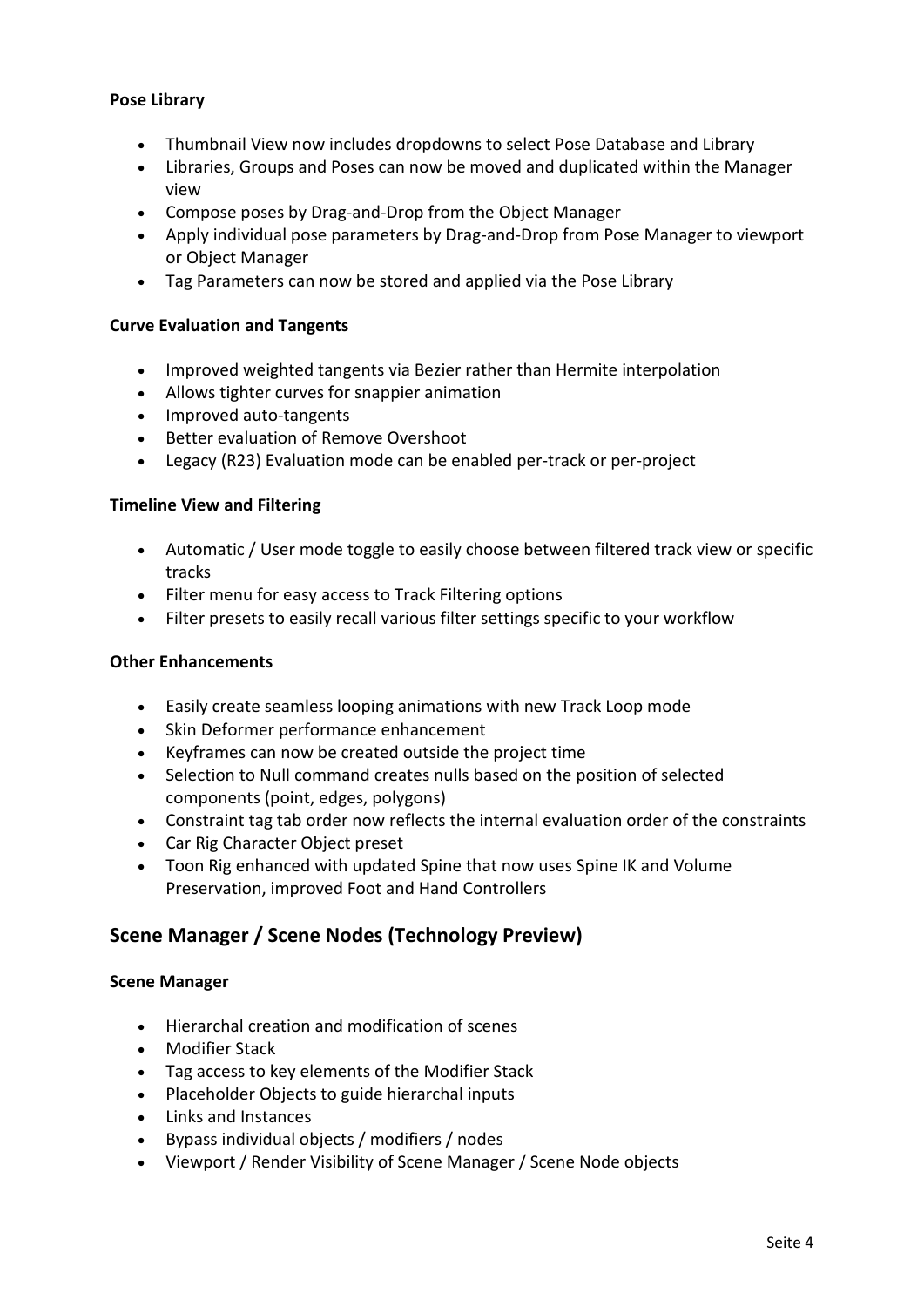#### **Scene Nodes Core**

- Dedicated Scene Root node
- Hierarchy definition no longer requires a Children Op
- Matrix now includes Shear

#### **Distributions**

- Surface Fill
- Surface Voxel Solidify
- Volume Voxel Fill
- Standard Particles
- Thinking Particles
- Distribution Looping Function
- Get Context Nodes

### **Viewport Interactions**

- Select Scene Manager / Scene Node objects within the view
- Interactively Move/Scale/Rotate Scene Manager / Scene Node objects
- Place Scene Manager / Scene Node objects in relation to each other and Classic C4D objects
- Interaction with Classic Cinema 4D
- Drag and drop Classic C4D objects to Scene Manager / Scene Nodes
- Access User Data on Classic C4D objects

### **New Nodes**

- Geometry Collision
- Ray Collision
- Geometry Property Interpolate
- Modeling Ops: Dual Mesh, Greeble
- Selection Ops: Select Bounding Box, Select Facing, Loop Selection, Ring Selection, Edge Break
- Generators: Grass, 7-Segment, Atom Array, Import Geometry

### **Debugging Tools**

- Simple Port Values can be displayed within the node graph via Port Debug Info
- Info Overlay HUD within Scene Nodes interface displays key info about selected nodes and ports
- Data Inspector provides detailed introspection of port values in table format

### **Nodes API**

- Allows 3rd-party developers to implement Node Spaces and Nodes via C++ API
- Access, create and edit Node System assets in C++
- Basic graph operations in Python and C++ (e.g. iterate a graph over nodes and ports, print port values)
- Import/Export a specific Node Space graph